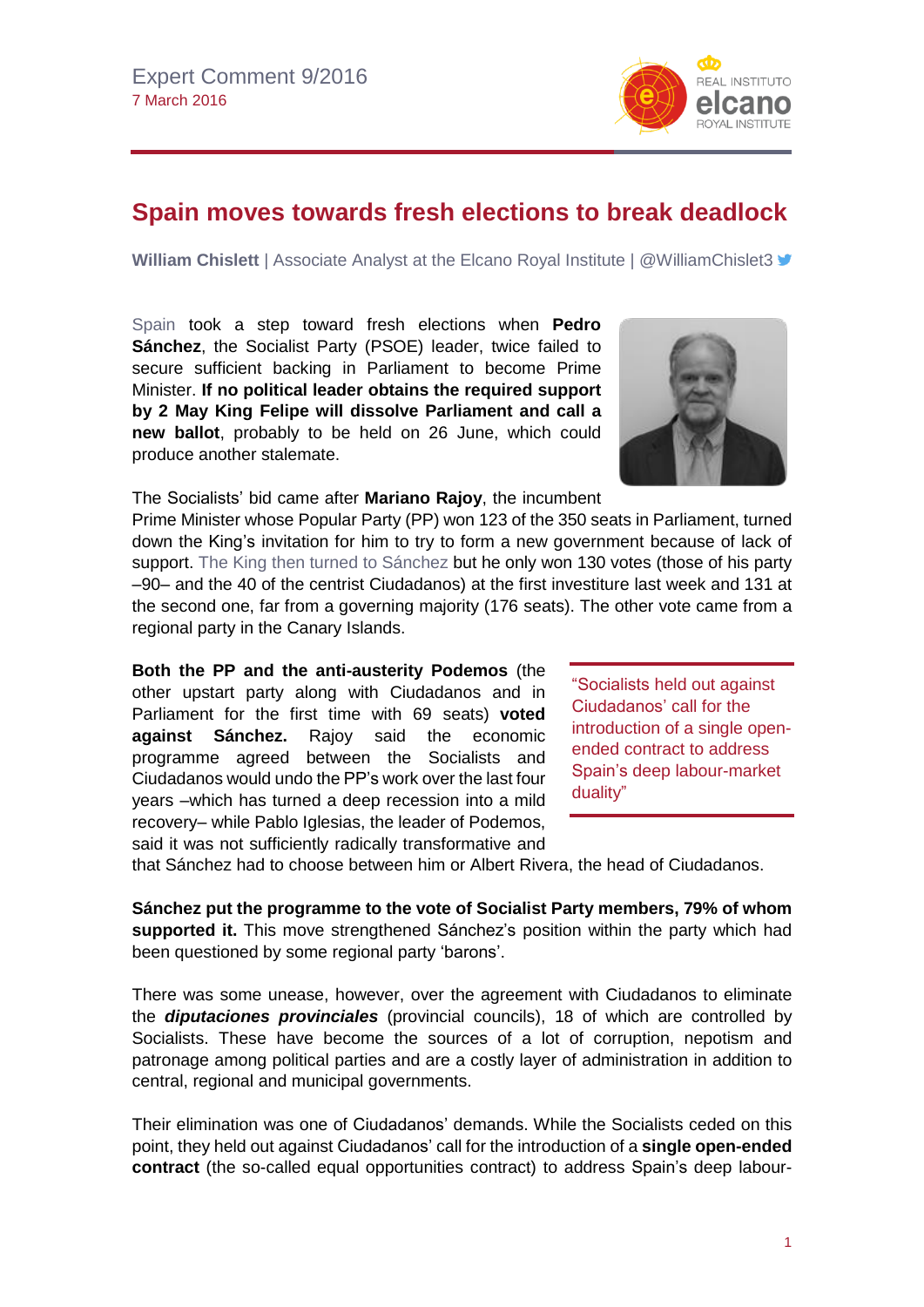market duality (between insiders on permanent contracts and outsiders on temporary contracts). Under this, temporary contracts would be abolished, with the exception of replacement contracts for maternity or sickness/disability leave. Severance payments would increase with seniority, instead of having the same indemnity per year of service applying from the start of the contract.

As the party with the most seats, Rajoy is adamant the PP will not back a government in which it is not involved, or abstain so that one can be formed. The fierce debates in Parliament prior to the two investiture votes underscored the gulf between, on the one hand, the PP and the other three parties and, on the other, between Podemos and the Socialists.

"Rajoy is adamant the PP will not back a government in which it is not involved, or abstain so that one can be formed"

The PP is awash in corruption scandals, giving it little credibility to finally get to grips with this toxic issue that is high on the agendas of the other three parties and making it an unpopular partner for its rivals.

According to a [Metroscopia](http://politica.elpais.com/politica/2016/03/05/actualidad/1457200239_512147.html) survey after the debates, **half of the respondents who identified themselves as Podemos voters said the party should have backed Sánchez.** Whether this leads Iglesias to soften his stance toward the Socialists over the next two months remains to be seen. His strategy appears to be twofold: by denying support, he hopes to extract more concessions from the Socialists before a fresh election is called, and in the event of a new ballot –which many observers believe is what he really wants– seek to displace the Socialists as the main leftist party.

Close to 40% of respondents said Ciudadanos was the party that was most facilitating an end to the political deadlock and Podemos the most obstructive (38%). **Eighty per cent of respondents said Rajoy should step down** as the PP leader and allow someone else to try to form a new government. The PP hierarchy, however, is solidly united behind Rajoy: no one is publicly challenging his leadership.

The Socialists and Ciudadanos cemented their deal after Sánchez's failure to become Prime Minister by agreeing to negotiate together any deal with the PP or Podemos. Rajoy could take the 66-page joint programme of the Socialists and Ciudadanos and negotiate it with them point by point.

There is more in common economically and on the shape of the Spanish state between the PP, the "A major sticking point between all parties and Podemos continues to be that party's insistence on a referendum on independence for Catalonia"

Socialists and Ciudadanos than between Podemos and the latter two parties, leading some analysts to still hold out for a grand coalition between the PP, the Socialists and Ciudadanos. One obstacle here is the Socialists' and Ciudadanos' accord to ask the European Commission for another year to meet the benchmark budget **deficit** target of 3% of GDP. Last year's deficit was around 5%, failing yet again to meet the Commission's target.